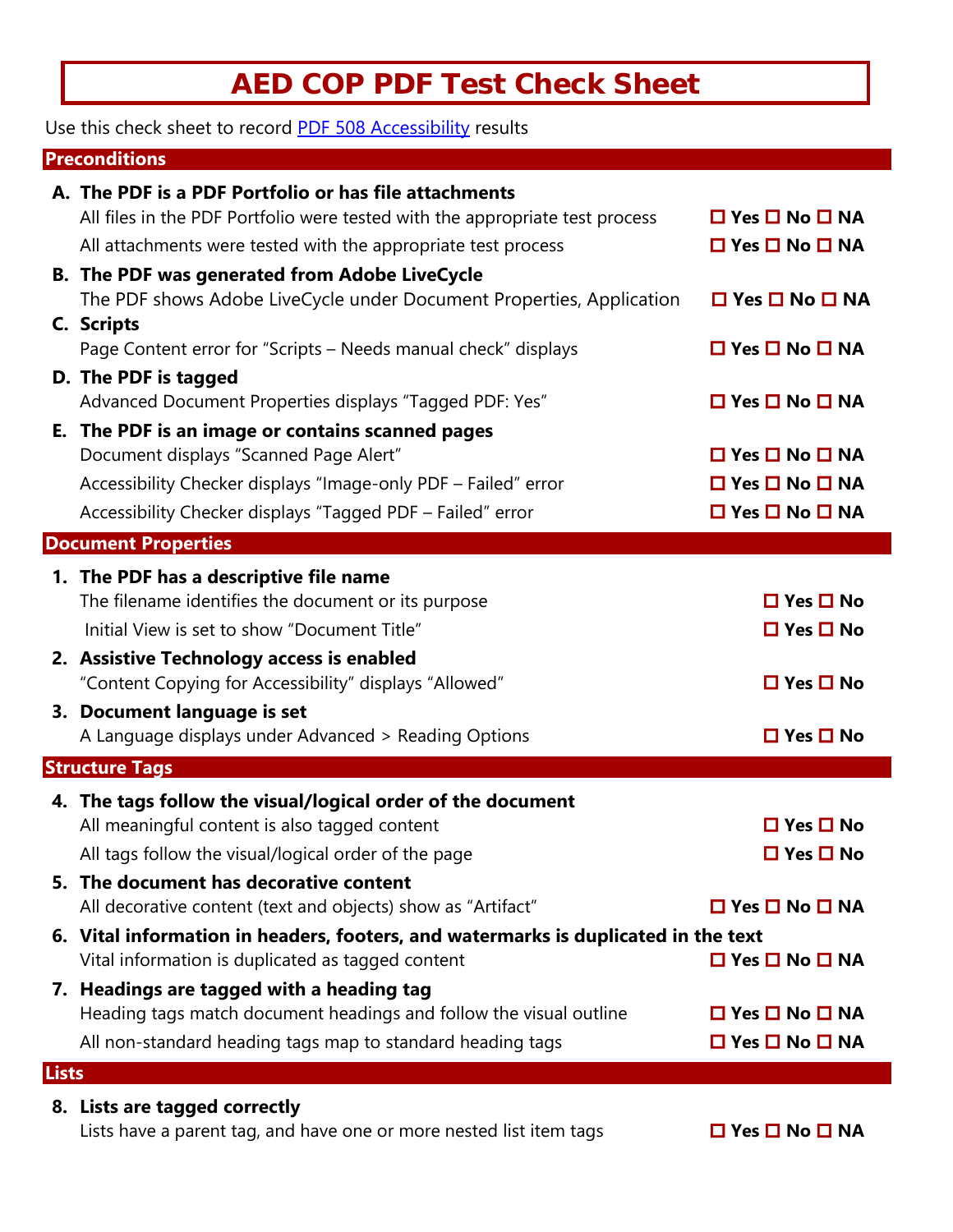| <b>Language</b>                                                                                                                                                                                                                                                                                                                                                       |                                                                                                                                                        |
|-----------------------------------------------------------------------------------------------------------------------------------------------------------------------------------------------------------------------------------------------------------------------------------------------------------------------------------------------------------------------|--------------------------------------------------------------------------------------------------------------------------------------------------------|
| 9. Sections in different languages have a corresponding language attribute<br>The tag shows the selection's language or corresponding two-letter code                                                                                                                                                                                                                 | $\Box$ Yes $\Box$ No $\Box$ NA                                                                                                                         |
| <b>Images and other Objects</b>                                                                                                                                                                                                                                                                                                                                       |                                                                                                                                                        |
| 10. Images and other objects have alternative text<br>All "Figures" have alternative text that describes its purpose/function<br>All captions describe the purpose/function of associated images/objects<br>Descriptive text convey the purpose and/or function of the image/object                                                                                   | $\Box$ Yes $\Box$ No $\Box$ NA<br>$\Box$ Yes $\Box$ No $\Box$ NA<br>□ Yes □ No □ NA                                                                    |
| <b>Data Tables</b>                                                                                                                                                                                                                                                                                                                                                    |                                                                                                                                                        |
| 11. Data tables<br>Tables are identified with a "Table" tag<br>Table header cells have a "TH" tag and data cells have a "TD" tag<br>Row/column span match the layout, and cells have scope and unique IDs<br>Data cells are associated with corresponding header cells                                                                                                | $\Box$ Yes $\Box$ No $\Box$ NA<br>$\Box$ Yes $\Box$ No $\Box$ NA<br>$\Box$ Yes $\Box$ No $\Box$ NA<br>$\square$ Yes $\square$ No $\square$ NA          |
| Links                                                                                                                                                                                                                                                                                                                                                                 |                                                                                                                                                        |
| <b>12. Links and controls</b><br>Link names describe destination/purpose or describe context<br>Links have unique names<br>Tab order matches the visual/logical order of interactive elements                                                                                                                                                                         | $\Box$ Yes $\Box$ No $\Box$ NA<br>$\Box$ Yes $\Box$ No $\Box$ NA<br>$\Box$ Yes $\Box$ No $\Box$ NA                                                     |
| <b>Forms</b>                                                                                                                                                                                                                                                                                                                                                          |                                                                                                                                                        |
| <b>13. Fillable forms</b><br>Each form field has a tooltip that matches the label or instruction<br>Tab order matches the visual/logical order of form fields                                                                                                                                                                                                         | $\Box$ Yes $\Box$ No $\Box$ NA<br>$\Box$ Yes $\Box$ No $\Box$ NA                                                                                       |
| <b>Color</b>                                                                                                                                                                                                                                                                                                                                                          |                                                                                                                                                        |
| <b>14. Color and Sensory characteristics</b><br>Meaning of color or other sensory characteristics is duplicated in text<br><b>15. Color contrast</b>                                                                                                                                                                                                                  | $\Box$ Yes $\Box$ No $\Box$ NA                                                                                                                         |
| Text and Large Text (including images of text) pass with the<br>Colour Contrast Analyser (4.5:1 for normal text and 3.1 for large text)                                                                                                                                                                                                                               | $\Box$ Yes $\Box$ No $\Box$ NA                                                                                                                         |
| <b>Audio, Video, and Multimedia</b>                                                                                                                                                                                                                                                                                                                                   |                                                                                                                                                        |
| 16. The PDF contains meaningful audio-only, video-only, or multimedia objects<br>Audio-only objects have a transcript that is accurate and complete<br>Video-only objects have text description that is accurate and complete<br>Multimedia has accurate and complete synchronized captions.<br>Multimedia has accurate and complete synchronized audio descriptions. | $\Box$ Yes $\Box$ No $\Box$ NA<br>$\Box$ Yes $\Box$ No $\Box$ NA<br>$\square$ Yes $\square$ No $\square$ NA<br>$\square$ Yes $\square$ No $\square$ NA |
| <b>Flashing Objects</b>                                                                                                                                                                                                                                                                                                                                               |                                                                                                                                                        |

**17.The document has no flashing objects.**

Flashing objects are excluded from the document. **The COV COVER SIGNATE:** No **D** NA